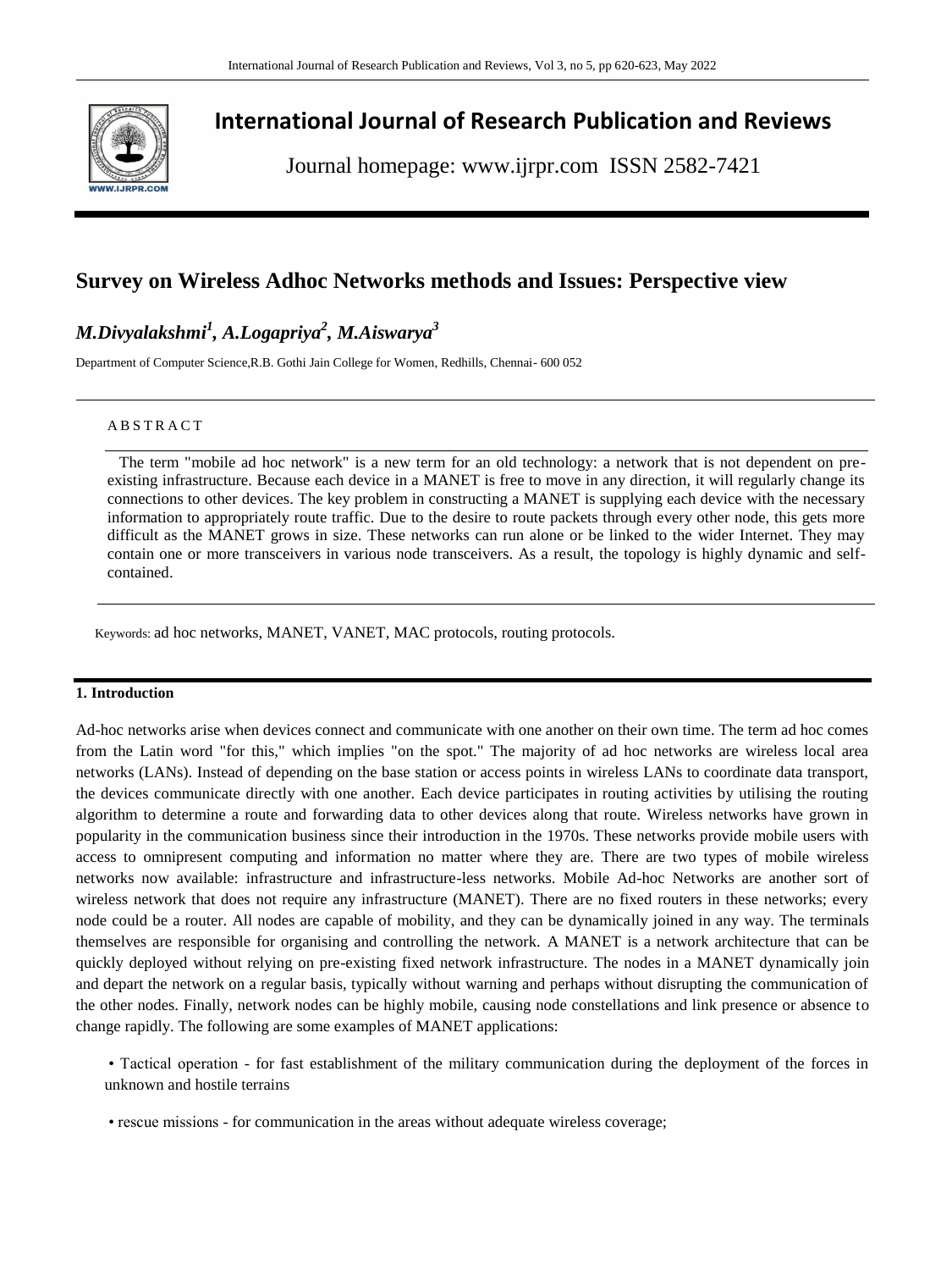A wireless ad hoc network (WANET) is a sort of local area network (LAN) that is created on the fly to connect two or more wireless devices without the use of traditional network infrastructure equipment such as a wireless router or access point. Connecting two or more laptops (or other supported devices) to one other directly without a central access point, either wirelessly or through cable, is an example of an ad-hoc network. If you want to quickly set up a peer-to-peer (P2P) network between two devices, use the ad-hoc network.

## **2. Types of Adhoc networks**

1. Mobile ad hoc network (MANET): An ad hoc network of the mobile devices.

2. Vehicular ad hoc network (VANET): Used for the communication between vehicles.

3. Smartphone ad hoc network (SPAN): Wireless ad hoc network created in a Smartphone's via existing technologies like a Wi-Fi, Bluetooth.

## **2.1 MANET**

They are made up of a group of mobile nodes that are connected wirelessly in a self-configuring, self-healing network that does not require any fixed infrastructure. If the network topology changes regularly, MANET nodes are free to roam around at will. Each node in a network acts as a router, forwarding traffic to other designated nodes.

## **2.2 VANET**

VANET, a subclass of MANETs (mobile ad hoc networks), is a viable option for the future intelligent transportation system (ITS). These networks lack fixed infrastructure, relying instead on cars to provide network functionality.

#### **Communicate vehicles in VANET**

In VANET, vehicles communicate through wireless links that are mounted on each vehicular node. Each node within VANET acts as both the participant and router of the network.

## **Types of VANETs**

VANETs offer 3 types of communication modes, namely,

- Vehicle-to-Vehicle (V2V),
- Vehicle-to-Infrastructure (V2I) and
- Inter-Infrastructure communication.

#### **2.3 SPAN network**

The Smart Phone Ad-Hoc Networks (SPAN) project reconfigures a Smartphone's inbuilt Wi-Fi chip to operate as a Wi-Fi router, forming an ad-hoc mesh network with other nearby similarly equipped Smartphones. Without a working carrier network, these Smartphones can connect with one another. The following are examples of wireless ad hoc networks: Ad hoc networks do not require infrastructure devices such as access points or wireless routers, and they provide a low-cost way for clients to communicate directly with one another.

Wireless Ad-hoc Networks are fundamentally different from traditional wired networks; they have a brand-new architecture. As a result, several obstacles arise from two major aspects: self-organization and wireless information transmission. As a result, the topology of a MANET network may alter at unanticipated moments. Because nodes cannot be trusted to have durable data storage, routing becomes extremely challenging. In the worst-case scenario, we have no idea whether the node will still be there the following minute because it could quit the network at any time.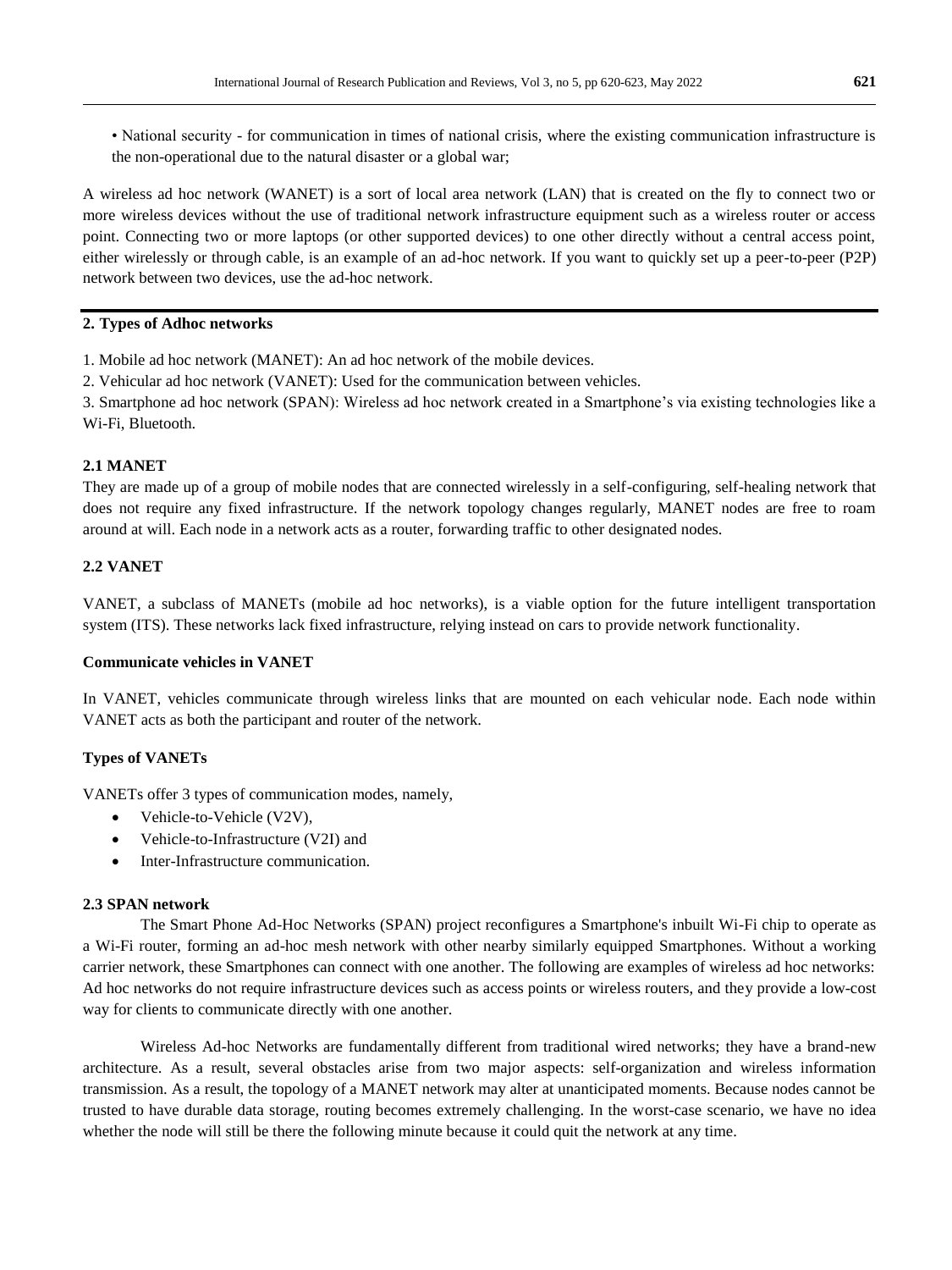#### **2.4 Ad hoc networking**

The above-mentioned MANET difficulties and limits present substantial challenges in ad hoc network architecture. To address these unique challenges and limits, a vast body of research has been accumulated. We outline current research activity and problems in some of the primary study topics within the mobile ad hoc network domain in this paper. We will use the simplified design as a reference for the current massive quantity of research activity on ad hoc networks in a systematic/organic approach. The research efforts will be divided into three categories based on the layered approach:

- Enabling technologies;
- Networking;
- Middleware and applications

 In addition, as shown in the figure, several issues (energy management, security and cooperation, quality of service, network simulation) span all areas, and we discuss them separately.

#### **3. Security in Wireless Adhoc networks**

For all types of networks, including Wireless Ad Hoc Networks, security is crucial. It is clear that security challenges for Wireless Ad Hoc Networks are six times more difficult than for fixed networks. Wireless Ad-hoc Network topologies are very dangerous due to the mobility of relaying nodes and the fragility of routes. There is no guarantee that any entity will be present at all times, making it difficult to rely on a centralised design to implement network structure or even authentication. People who believe that Mobile Ad hoc Networks are not a broken design and that the main reason we don't see it in practise is because most of its applications are in the military are completely wrong.

But perhaps those individuals overlooked one of the most crucial factors: security! Everyone knows that trust and security are critical requirements for military applications! That is to say, for ad hoc networks, security is the most critical consideration, particularly for security-sensitive applications. Wireless Ad-hoc Networks do not have a fixed infrastructure. Multi-hop, mobility, big network size mixed with device heterogeneity and bandwidth, and battery power limits are all issues that make designing routing protocols difficult. Many academics worked tirelessly on Wireless Ad-hoc Routing Protocols.

The network routing protocols have traditionally been classified into proactive and reactive protocols. Proactive protocols exchange topological information across network nodes to continually learn the network's topology. As a result, when route information to a place is required, it is quickly available. Proactive Distance Vector protocols based on the Distributed Bellman-Ford (DBF) algorithm [Ber92] were the first protocols suggested for routing in ad hoc networks.

Modifications were suggested to address the drawbacks with this DBF algorithm - convergence and excessive control traffic, which is especially a concern in resource-constrained ad hoc networks - (i.e., [Che89], [Gar93], and [Per94]). The introduction of Link State protocols to the ad hoc environment is another way explored to overcome the convergence problem. It is not always the case that transmission between two hosts via a wireless network works equally well in both directions. As a result, some routes determined by certain routing protocols may not work in certain situations.

Energy consumption is another significant performance indicator for wireless ad hoc networks, as it is directly related to the networks' operational lifetime. When operating in hostile and isolated places, each node relies on small lowcapacity batteries as energy sources and does not expect replacement. Energy depletion and reduction is a major component in the loss of connection and the operational lifetime of Wireless Ad-hoc Networks. Overall performance is highly reliant on the algorithm's energy efficiency.

#### **4. Conclusion**

In this position paper, Mobile Ad hoc Networks is an ideal technology for establishing an instant communication infrastructure that is less for military applications or a defective architecture. It is much more crucial for these Wireless Ad hoc Networks because of its military uses. MANET is unable to adequately address the issue of security. Routing is also a